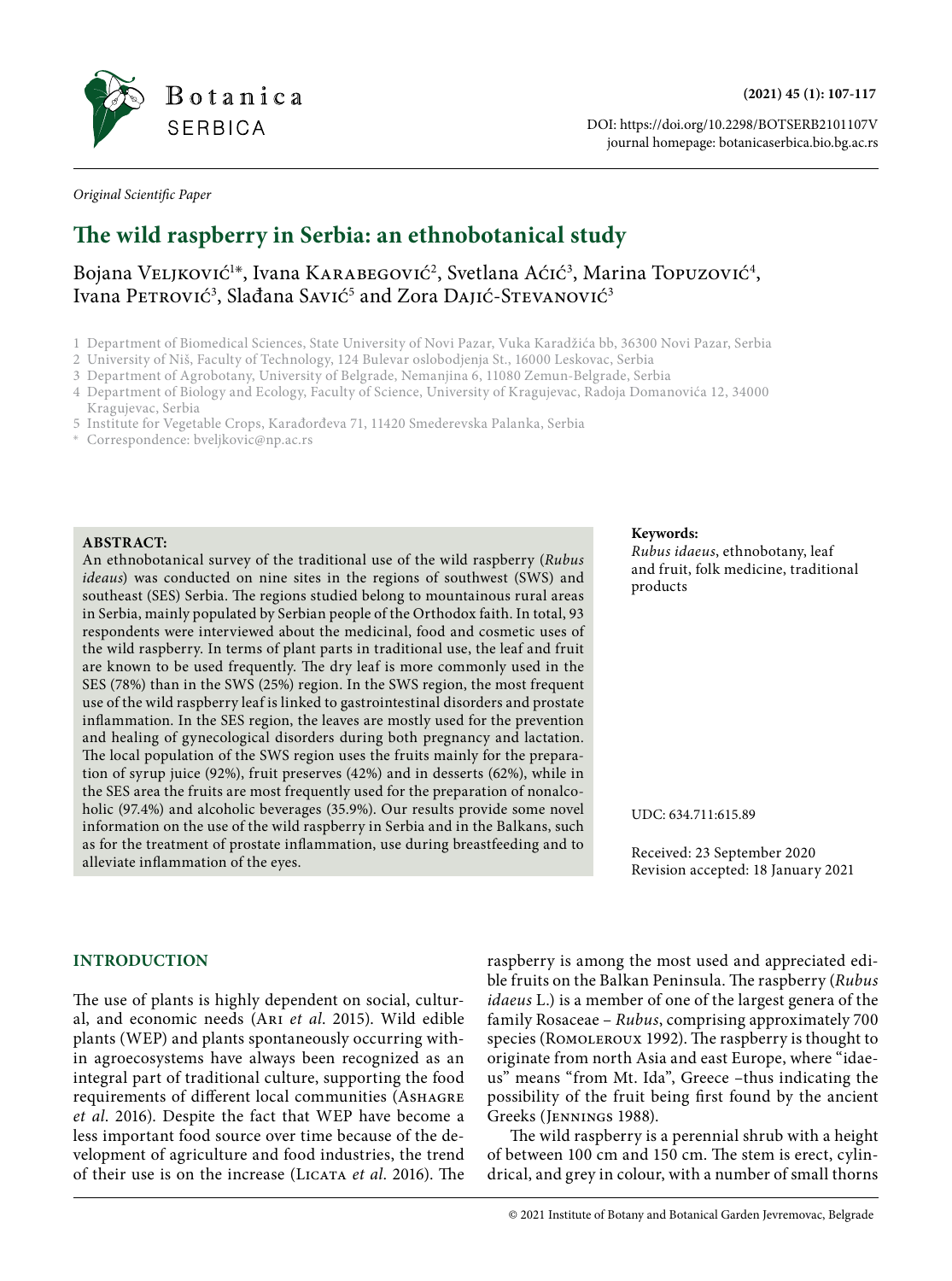on the surface. The leaves are pinnate of 5-7 leaflets or sometimes 3, glabrous on the surface and very hairy on the abaxial side. The terminal leaflet is oblong or ovate and shallowly lobed, whereas the stipules are fibrous or hairy. The cyme inflorescences are made of flowers that are usually prostrate, composed of narrow white, glabrous and whitish petals. The fruit is pale pink or light orange in colour (TATIĆ 1972).

On the Balkan Peninsula and in Serbia, the wild raspberry mostly grows at altitudes above 1000 m a.s.l., occurring on the edges of beech forests, in extensive orchards and vineyards, hedges, pastures and abandoned meadows and other unmanaged habitats (Dujmović Purgar *et al*. 2012).

The raspberry is used in folk medicine and nutrition. The biological activity of the raspberry fruit is linked to the presence of different polyphenols, such as gallic acid, ellagic acid conjugates, hydroxycinnamic acid, anthocyanins, and flavonols (Määttä-Riihinen *et al.* 2004), in addition to vitamin C (BENVENUTI *et al.* 2004). Raspberry fruits are produced for the fresh fruit market, and they are also used in a number of traditional and industrial food products, such as juice, jam, marmalade, spirits, and confectionery (DONNELLY et al. 1986).

Previous data from the Balkan Peninsula and Serbia refer to the synthetic ethnobotanical analysis of all taxa used, including the wild raspberry. However, there is a very little information about the wild raspberry, including details pertaining to its phytogeography, ecology, phytochemistry and quality and, particularly, its traditional uses. Given that Serbia is a country where several varieties of raspberries are grown on large areas, the wild raspberry was chosen for analysis in order to obtain data that could potentially be used to improve the usage of existing varieties.

The aim of this study was to assess the traditional use (medicinal and dietary) of the wild raspberry in different areas of Serbia, where the wild raspberry grows within its natural habitat.

#### **MATERIAL AND METHODS**

**Study site.** The study was carried out at nine sites in the mountainous region of Serbia (Fig. 1). The sites were selected based on the criterion of the richness of the natural wild raspberry populations as determined by our recent field tours, analyses of existing floristic and phytogeographical data and insight into the comprehensive vegetation data bases for the central Balkan Peninsula (Aćić *et al.* 2012). All of the selected sites represent the villages at the closest distance to the target wild raspberry population. The altitude of the studied sites ranges from 675 to 1985 m a.s.l. The typical vegetation of natural wild raspberry habitats in Serbia is in the form of beech, miscellaneous beech-fir forests and high-alpine dry grasslands (Aćić *et al.* 2015). Although the ru-



**Fig. 1**. Map of the investigated localities (SWS: 1- Mt. Studena planina; 2 – Mt. Željin; 3 – Mt. Goč; 4 – Mt. Golija; 5 – Mt. KopaonikSES: 6 – Mt. Stara planina; 7- Mt. Ozren; 8 – Mt. Rtanj; 9 – Vlasina Lake).

ral hilly-mountainous regions of Serbia and the entire Balkan Peninsula are characterized by very high floristic biodiversity and impressive natural landscapes, the land is under-utilized and most of the agricultural areas have been abandoned, including semi-natural meadows and pastures (Dajić-Stevanović *et al.* 2008). The isolated rural areas are characterized by low population density, mainly due to the ageing population and city migration. The number of inhabitants of the studied sites (Table 1) was assessed according to data from the Statistical Office of the Republic of Serbia ([http://www.stat.gov.rs/](http://www.stat.gov.rs/WebSite/Public/ReportView.aspx) [WebSite/Public/ReportView.aspx](http://www.stat.gov.rs/WebSite/Public/ReportView.aspx)).

The studied sites (locations) can be grouped into two major geographical regions, i.e. "macro-localities": Southwestern Serbia - SWS (includes the sites of Mt. Studena planina, Mt. Željin, Mt. Goč, Mt. Golija and Mt. Kopaonik, identified as 1-5 on the map, Fig. 1) and Southeastern Serbia - SES (includes the sites of Mt. Stara planina, Mt. Ozren, Mt. Rtanj and Vlasina Lake, identified as 6-9), to evaluate any possible differences in the traditional use of the wild raspberry on a larger spatial scale.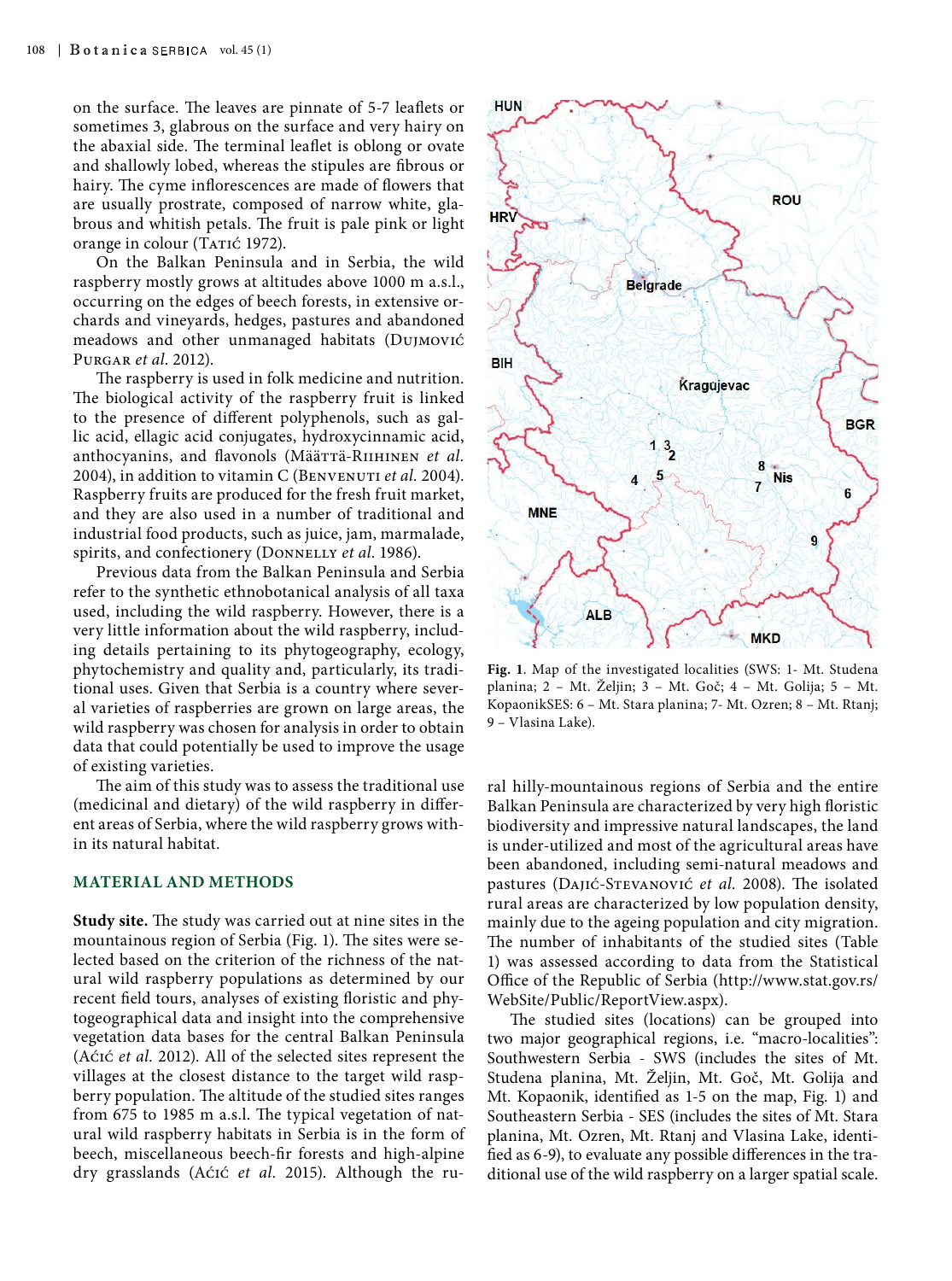| Macro-locality               | Locality                          | Study site<br>(Village) | <b>GPS</b>                   | Elevation<br>(m) | No. of<br>inhabitants | No of<br>households | <b>Habitat type</b>                   |
|------------------------------|-----------------------------------|-------------------------|------------------------------|------------------|-----------------------|---------------------|---------------------------------------|
|                              | Mt. Studena<br>planina            | Popova reka             | N43.51729933<br>E20.64440374 | 983              | 53                    | 19                  | Open habitat, grassland               |
|                              | Mt. Željin                        | Rokci                   | N43.47037465<br>E20.82764226 | 1357             | 102                   | 42                  | Miscellaneous beech-<br>spruce forest |
| Southwestern<br>Serbia - SWS | Mt. Goč                           | Brezna                  | N43.57179799<br>E20.73005118 | 875              | 65                    | 27                  | Beech forest                          |
|                              | Mt. Golija                        | Sebimilje               | N43.19140735<br>E20.25105463 | 1432             | 64                    | 26                  | Beech forest edge                     |
|                              | Mt. Kopaonik                      | Semeteš                 | N43.18337160<br>E20.49538319 | 1985             | 68                    | 29                  | Spruce forest edge                    |
|                              | Mt. Stara planina Balta Berilovac |                         | N43.361622<br>E22.578614     | 1710             | 105                   | 46                  | Open habitat with<br>juniper          |
| Southeastern                 | Mt. Ozren                         | Levovik                 | N43.36538238<br>E21.53281832 | 931              | 101                   | 39                  | Beech forest                          |
| Serbia - SES                 | Mt. Rtanj                         | Rtanj                   | N43.4617<br>E21.5602         | 1131             | 82                    | 36                  | Open habitat, grassland               |
|                              | Vlasina lake                      | Vlasina<br>Stojkovićeva | N42.4128<br>E22.2208         | 1332             | 130                   | 42                  | Birch edge forest                     |

**Table 1**. The geographic position and number of inhabitants of the studied sites

The climate in Serbia is moderately continental. In southwest Serbia, the climate has more pronounced mountain characteristics, with short fresh summers and long sharp winters, whereas in the southeastern part of Serbia, the climate has more continental characteristics with generally higher summer temperatures and less precipitation (Ducić & RADOVANOVIĆ 2005).

**Data collection.** The ethnobotanical survey was carried out between June and September 2016. During the survey, 93 people were interviewed, consisting of 66 women and 27 men. A higher number of female respondents were interviewed because of the fact that women mostly deal with the collection of wild fruit and herbs, as well as the making of fruit-based products. The age of the respondents varied between 20 and 80, with the largest number of respondents belonging to the 50 to 60 age group. There were no specific criteria for the selection of the respondents. Usually, the respondents suggested who could be interviewed next. The minimum number of respondents at each site was ten, having in mind the low number of households and occupations involving seasonal agricultural activities (accessibility). All those interviewed lived in rural areas and the main activity of the households was agriculture and livestock farming, mostly for their own needs. The surveyed population was ethnically homogeneous: all of the respondents were of Serbian nationality, of the Orthodox faith, and spoke the Serbian language. The demographic characteristics of the interviewed inhabitants are shown in Table 2.

The interviews were carried out face-to-face using a semi-structured interview. Ambiguous answers were

not recorded. The interviews lasted between 30 minutes and one hour. The purpose of the study was explained and all of the participants gave their consent to be interviewed. The information obtained in the interviews was recorded in a field diary.

During the interviews, the following information was collected: name and surname; gender; age; level of education; the main activity of the household; the number of household members; the local names for the wild raspberry; the general use of raspberry leaf; the general use of the fruit; when the leaves and fruits are collected; which diseases are treated by wild raspberry leaves and fruits; other uses of the raspberry; the use of fruits in food and beverages; which traditional products are made from wild raspberries and how they are prepared; which other berries are collected.

**Specimen collection and identification.** Herbarium samples from each site were taken and deposited at the Department of Applied Botany of the Faculty of Agriculture, University of Belgrade. The material was checked by Prof. Dajić-Stevanović.

**Statistical analysis.** Basic descriptive statistics were used to summarize the demographic characteristics of the population, and Fisher's exact test (2-sided) was used to evaluate differences in categorical variables. The observed relationship was considered statistically significant when the *p*-value was less than 0.05. The data analysis was carried out using SPSS software (SPSS 18.0 for Windows, SPSS Inc., Chicago, IL, USA).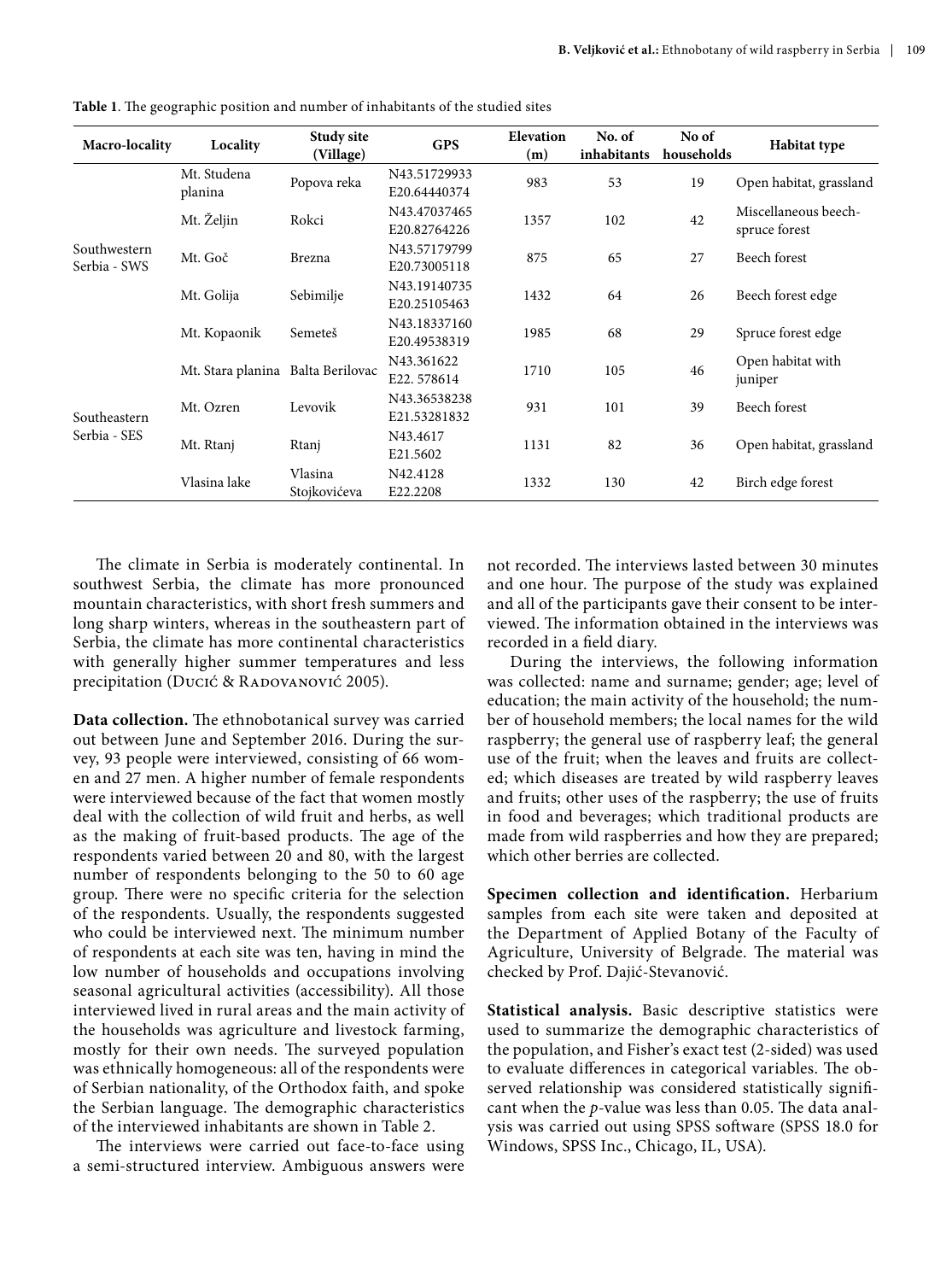**Table 2.** The demographic characteristics of the interviewees, sample size  $N = 93$ **Table 2.** The demographic characteristics of the interviewees, sample size N = 93

|                       |                                |                                        |                  |          |           | Locality    |                     |           |         |                               |              | Macro-region          |              |
|-----------------------|--------------------------------|----------------------------------------|------------------|----------|-----------|-------------|---------------------|-----------|---------|-------------------------------|--------------|-----------------------|--------------|
|                       | characteristics<br>Demographic | Mt Studena Mt Željin Mt Goč<br>planina |                  |          | Mt Golija | Mt Kopaonik | Mt Stara<br>planina |           |         | Mt Ozren Mt Rtanj VlasinaLake | <b>SWS</b>   | <b>SES</b>            | Total        |
|                       | Female                         | 8 (72.7%)                              | $7(70%)$ 6 (60%) |          | 8(80%)    | 9(81.8%)    | 8 (72.7%)           | 6(60%)    | 7 (70%) | 7 (70%)                       |              | 38 (73.1%) 28 (68.3%) | 66 (71%)     |
| Sex                   | Male                           | 3(27.3%)                               | 3(30%)           | 4 (40%)  | 2(20%)    | 2(18.2%)    | 3(27.3%)            | 4 (40%)   | 3(30%)  | 3(30%)                        | (4(26.9%)    | 13 (31.7%)            | 27 (29%)     |
|                       | $20 - 30$                      | $(0\%)$                                | $(0\%)$          | 2(20%)   | 0(0%)     | 0(0%)       | 0(0%)               | 0(0%)     | $(0\%)$ | 0(0%)                         | 2(3.8%)      | 0(0%)                 | 2(2.2%)      |
|                       | $30 - 40$                      | $(9.1\%)$                              | 2(20%)           | 0(0%)    | 2(20%)    | 3(27.3%)    | 0(0%)               | 0(0%)     | $(0\%)$ | 0(0%)                         | 8 (15.4%)    | $(0\%)$               | 8(8.6%)      |
|                       | 40-50                          | $6(54.5\%)$                            | $(0\%)$          | 5 (50%)  | 3(30%)    | $(27.3\%)$  | 0(0%)               | 0(0%)     | $(0\%)$ | $0(0\%)$                      | 17(32.7%)    | 0(0%)                 | $[7(18.3\%)$ |
| Age                   | 50-60                          | $2(18.2\%)$                            | 8 (80%)          | 0(0%)    | 2(20%)    | 3(27.3%)    | 7(63.6%)            | 6(60%)    | 4(40%)  | 3(30%)                        | $15(28.8\%)$ | 20 (48.8%)            | 35 (37.6%)   |
|                       | 60-70                          | $(9.1\%)$                              | 0(0%)            | 3(30%)   | 2(20%)    | $1(9.1\%)$  | 4(36.4%)            | 4(40%)    | 6(60%)  | 2(20%)                        | $7(13.5\%)$  | 16 (39%)              | 23 (24.7%)   |
|                       | 70-80                          | $(9.1\%)$                              | 0(0%)            | $0(0\%)$ | 1 (10%)   | $1(9.1\%)$  | 0(0%)               | 0(0%)     | 0(0%)   | 5 (50%)                       | 3(5.8%)      | 5 (12.2%)             | 8(8.6%)      |
|                       | Primary school                 | 4(36.4%)                               | 3(30%)           | $0(0\%)$ | 1 (10%)   | $(27.3\%)$  | 4(36.4%)            | 0(0%)     | 5(60%)  | 2(20%)                        | (1 (21.2%)   | $12(29.3\%)$          | 23 (24.7%)   |
| education<br>Level of | Secondary school               | $7(63.6\%)$                            | 7 (70%)          | 7 (70%)  | $(90\%)$  | $7(63.6\%)$ | 4(36.4%)            | 10 (100%) | 4(40%)  | 8 (80%)                       | 37 (71.2%)   | $26(63.4\%)$          | 63 (67.7%)   |
|                       | College                        | $(0\%)$                                | $(0\%)$          | 3(30%)   | $0(0\%)$  | $1(9.1\%)$  | 3 (27.3%)           | 0(0%)     | 0(0%)   | $(0\%)$                       | 4 (7.7%)     | 3(7.3%)               | 7(7.5%)      |

#### **RESULTS AND DISCUSSION**

The traditional use of the wild raspberry indicates its use in the form of various traditional products, as well as for medicinal purposes (Table 3). Most of the respond ents use the widely accepted name for the raspberry – "malina", which was also a popular female name in the rural areas of Serbia decades ago. Although the name is the same as for the cultivated raspberry, all of the re spondents indicated that this refers to the wild-growing species at their site. Apart from the most common name ("malina"), "crvena kupina" ("red blackberry") was the second most frequent name (12.9% of the total number of respondents), followed by wild raspberry – "divlja ma lina"(9.6%) and small blackberry – "sitna kupina" (5.2%).

Based on the descriptive statistics and Fisher's exact test, significant differences were observed between the sites in terms of the age groups and the respondents' level of education, while there was no statistical difference be tween the respondents' gender. The macro-localities (SWS and SES regions) were similar in terms of demographic characteristics, significant differences being observed only for the age groups ( $p = 0.000$ ). It is noticeable that none of the interviewees were under 50 years of age in the SES region, while more than half of the respondents in the SWS region were under the age of 50 (Table 2).

In terms of plant parts in traditional use, the leaf and fruit are known to be in frequent usage. Only one re spondent indicated the use of the whole plant when pre paring herbal baths. When comparing the macro-local ities, the dry leaf is more commonly used in the SES re gion than in the SWS region (Table 4). Fisher's exact test showed that use of the fruit does not differ significant ly among the sites or macro-localities ( *p*-value > 0.05), while the use of dry and fresh leaves shows a significant difference ( *p*-value < 0.05). Almost all of the respond ents (95.7%) use the fruit, while half of them also use the dry leaves, and a small percentage of the respondents referred to the use of fresh leaves (Table 4).

No significant effects of the respondents' gender and level of education on the use of different parts of the wild raspberry were found. Significant differences were ob served in the use of the wild raspberry leaves in relation to the respondent age groups.

The respondents stressed that tea from the raspber ry leaves helps in the treatment of multiple ailments (Table 5; Fig. 2), but the most common application is in the treatment of stomach problems. In fact, this use was linked to general stomach pain relief and the treatment of diarrhea. The leaves are used more in the SES than in the SWS region.

The raspberry is used in traditional medicine in Serbia in a similar way to its use in other European countries. It is known that extracts from the leaves and fruit of the *Rubus* species are used in various countries as natural remedies to treat several diseases, such as di -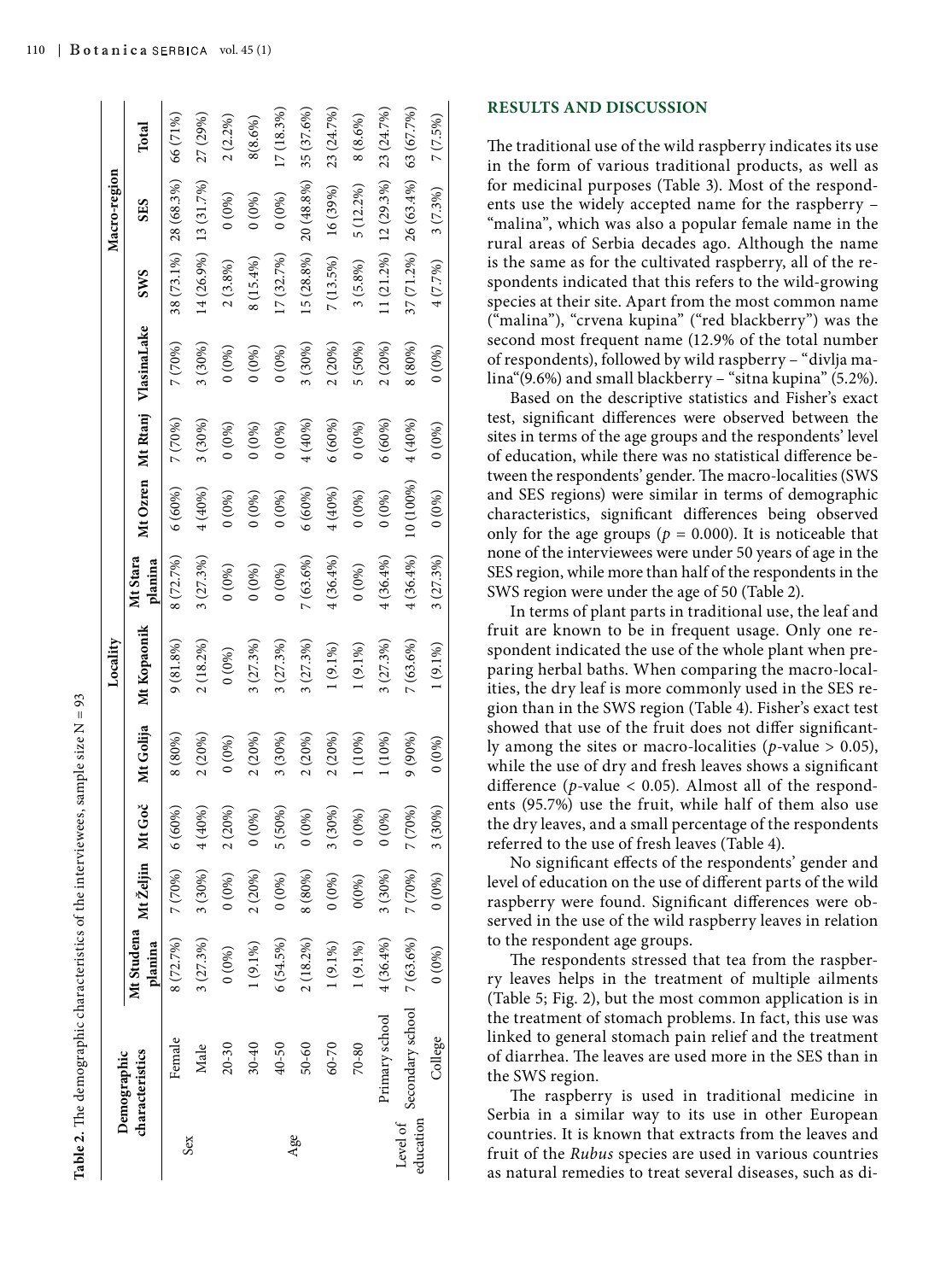| Locality             | Local name<br>(in Serbian)                | Translated name Part of the<br>(in English)       | plant used  | The purpose of using the leaves in<br>folk medicine                                                                                                         | cosmetics<br>Use in | Traditional products made<br>from wild raspberry fruit                                                                                               | Other fruits that are collected                                                      |
|----------------------|-------------------------------------------|---------------------------------------------------|-------------|-------------------------------------------------------------------------------------------------------------------------------------------------------------|---------------------|------------------------------------------------------------------------------------------------------------------------------------------------------|--------------------------------------------------------------------------------------|
| planina              | Mt. Studena Malina, crvena<br>kupina      | Raspberry, red<br>blackberry                      | Leaf, fruit | Stomach problems, inflammation of<br>prostate                                                                                                               |                     | fruit preserve, sweets (baklava,<br>alcoholic (liqueur) beverage,<br>Non alcoholic(juice) and<br>raspberry cake)                                     | rosehip; blueberry, wild apple,<br>Blackberry, wild strawberry,<br>dogwood           |
| Mt. Željin           | Malina, sitna<br>kupina                   | Raspberry, small Fruit<br>blackberry              |             |                                                                                                                                                             |                     | fruit preserve, sweets (baklava,<br>alcoholic (liqueur) beverage,<br>Non alcoholic (juice) and<br>raspberry cake, strudel)                           | strawberry, blackberry, dogwood<br>Juniper, blueberry, wild                          |
| Mt. Goč              | Malina, milina,<br>divlja malina          | goodness, wild<br>Raspberry,<br>raspberry         | leaf, fruit | Whole plant, Inflammation of prostate, stomach<br>problems, anemia                                                                                          | (boiled shoot)      | beverage, fruit preserve, sweets<br>Bath decoction Non alcoholic (juice) and<br>(baklava, raspberry cake,<br>alcoholic (liqueur, spirit)<br>strudel) | Blackberry, wild strawberry, wild<br>apple, wild pear, rosehip, wild<br>cherry, sloe |
| Mt. Golija           | Malina, crvena<br>kupina                  | Raspberry, red<br>blackberry                      | Leaf, fruit | Stomach problems                                                                                                                                            | for massage         | fruit preserve, sweets (baklava,<br>alcoholic (liqueur) beverage,<br>Squashed fruits Non alcoholic(juice) and<br>raspberry cake)                     | strawberry, blackberry, dogwood<br>Juniper, blueberry, wild                          |
| Kopaonik<br>Μt.      | Malina, crvena<br>kupina, sitna<br>kupina | blackberry, small<br>Raspberry, red<br>blackberry | Leaf, fruit | Stomach problems, inflammation of<br>prostate                                                                                                               |                     | beverage, fruit preserve, sweets<br>Non alcoholic (juice) and<br>(baklava, raspberry cake)<br>alcoholic (liqueur, spirit)                            | strawberry, blackberry, rosehip,<br>Juniper, blueberry, wild<br>dogwood              |
| Mt. Stara<br>planina | Malina, divlja<br>malina                  | Raspberry, wild<br>raspberry                      | Leaf, fruit | Anemia, immunity                                                                                                                                            |                     | fruit preserve, sweets (baklava,<br>alcoholic (liqueur) beverage,<br>Non alcoholic (juice) and<br>raspberry cake, strudel)                           | strawberry, blackberry, cranberry,<br>Juniper, blueberry, wild<br>$\rm dogwood$      |
| Mt. Ozren            | Malina, crvena<br>kupina                  | Raspberry, red<br>blackberry                      | Leaf, fruit | Stomach problems, pregnancy<br>(miscarriage prevention)                                                                                                     |                     | Non alcoholic (juice) beverage,<br>fruit preserve                                                                                                    | Blackberry, wild strawberry                                                          |
| Mt. Rtanj            | Malina                                    | Raspberry                                         | Leaf, fruit | (diarrhea), in pregnancy (miscarriage<br>prevention), breast feeding, eye<br>Anemia, stomach problems<br>inflammation                                       |                     | alcoholic (liqueur) beverage,<br>Non alcoholic (juice) and<br>fruit preserve                                                                         | Wild strawberry, blackberry,<br>blueberry, dogwood                                   |
|                      | Vlasina Lake Malina, ženska<br>biljka     | Raspberry, female Leaf, fruit<br>plant            |             | feeding, gynecological disorders, eye<br>(diarrhea), anemia, in pregnancy<br>(miscarriage prevention), breast<br>Immunity, stomach problems<br>inflammation |                     | fruit preserve, sweets (raspberry<br>alcoholic (liquer) beverage,<br>Non alcoholic (juice) and<br>cake, strudel)                                     | Blueberry, wild strawberry,<br>blackberry                                            |

Table 3. The use of the wild raspberry for medical purposes and nutrition at the sites. **Table 3**. The use of the wild raspberry for medical purposes and nutrition at the sites.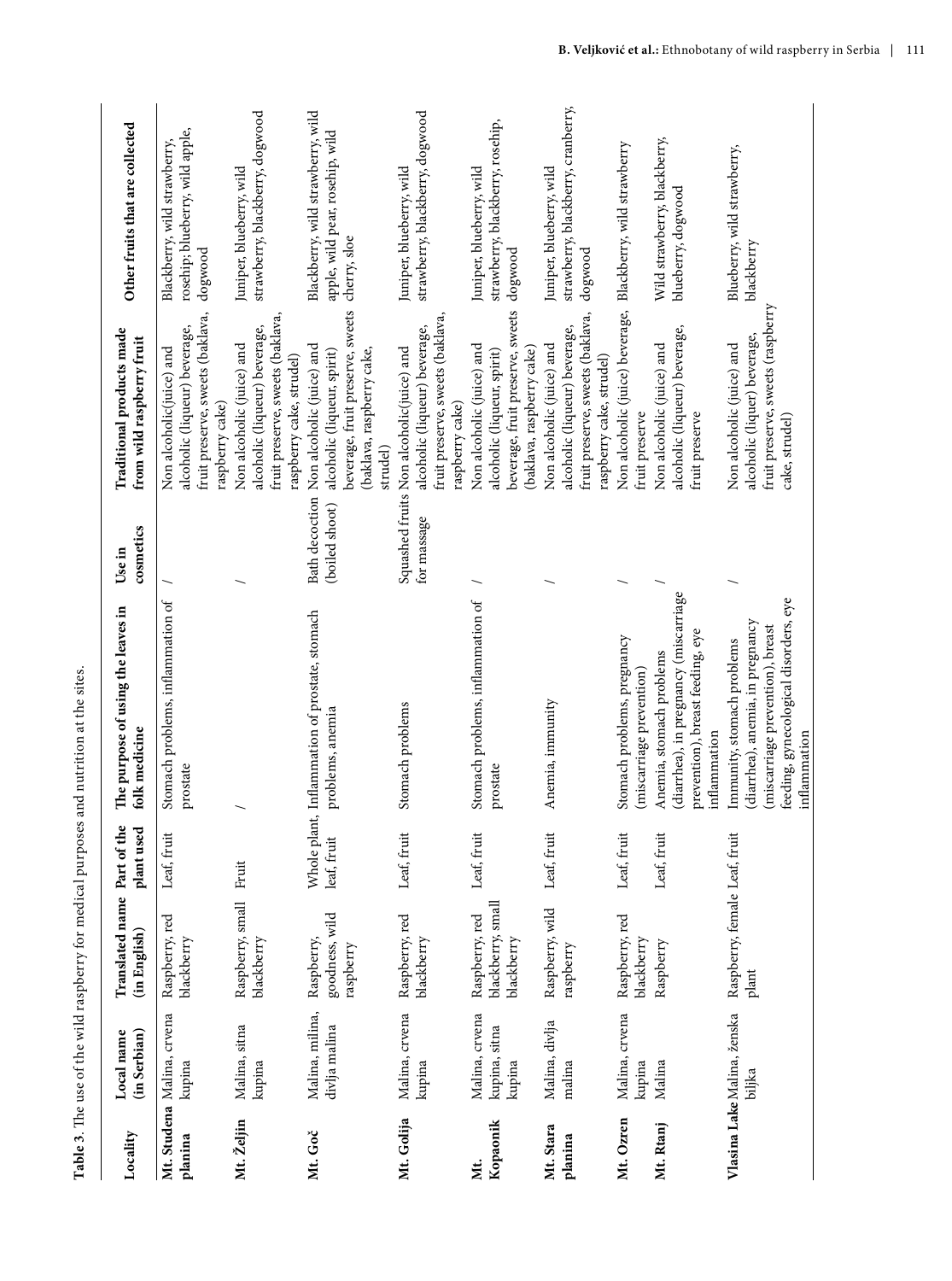| 4(4.3%)<br>27 (69.2%)<br>38 (97.4%)<br>14 (35.9%)<br>Total<br>8 (20.5%)<br>10 (32.3%)<br>$19(61.2\%)$<br>4(12.9%)<br>$5(16.1\%)$<br>$7(22.6\%)$<br>3(9.7%)<br>9(29%)<br>0(0%)<br>SES<br>SES<br>Macro-region<br>Macro-region<br>39 (95.1%)<br>32 (78%)<br>0(0%)<br>SES<br>46 (92%)<br>21 (42%)<br>31 (62%)<br>$9(69.2\%)$<br>$4(30.8\%)$<br>9(18%)<br>1(7.7%)<br>0(0%)<br>0(0%)<br>0(0%)<br>0(0%)<br>0(0%)<br><b>SWS</b><br><b>SWS</b><br>50 (96.2%)<br>Vlasina Lake<br>13 (25%)<br>4 (7.7%)<br><b>SWS</b><br>$2(22.2\%)$<br>3(33.3%)<br>$5(55.6\%)$<br>3(33.3%)<br>3(33.3%)<br>6(66.7%)<br>3(33.3%)<br>10 (100%)<br>Vlasina<br>0(0%)<br>5 (50%)<br>7 (70%)<br>5 (50%)<br>Lake<br>Vlasina Lake<br>10 (100%)<br>10 (100%)<br>$(0\%)$<br>Mt. Rtanj<br>2(20%)<br>1 (10%)<br>Mt. Rtanj<br>5 (50%)<br>4(40%)<br>7 (70%)<br>$5(62.5\%)$<br>7(87.5%)<br>0(0%)<br>3(37.5%)<br>0(0%)<br>$0(0\%)$<br>0(0%)<br>Mt. Rtanj<br>10 (100%)<br>8(80%)<br>(0.66)<br>Mt. Ozren<br>$1(14.3\%)$<br>7 (100%)<br>Table 5. Cross-tabulation analysis of habits related to the medicinal use of wild raspberry leaves according to locality<br>(0.096)<br>0(0%)<br>0(0%)<br>0(0%)<br>0(0%)<br>0(0%)<br>Mt. Ozren<br>10 (100%)<br>6(60%)<br>0(0%)<br>0(0%)<br>Mt. Ozren<br>10 (100%)<br>7 (70%)<br>$0(0\%)$<br>Mt. Stara<br>planina<br>3(60%)<br>2(40%)<br>0(0%)<br>0(0%)<br>0(0%)<br>0(0%)<br>0(0%)<br>0(0%)<br>se in traditional food and beverage products<br>11 (100%)<br>Mt. Stara<br>6(54.5%)<br>$9(81.8\%)$<br>3(27.3%)<br>planina<br>11 (100%)<br>Mt. Stara<br>$5(45.5\%)$<br>Mt. Kopaonik<br>planina<br>0(0%)<br>2 (100%)<br>1 (50%)<br>Mt. Kopaonik<br>0(0%)<br>0(0%)<br>0(0%)<br>0(0%)<br>0(0%)<br>0(0%)<br>1(11.1%)<br>7 (77.8%)<br>9(100%)<br>Kopaonik<br>981.8(%)<br>$2(18.2\%)$<br>3(33.3)<br>$1(9.1\%)$<br>Xt.<br>Mt. Golija<br>Percentages are based on the respondents who gave at least one positive answer.<br>1 (100%)<br>0(0%)<br>0(0%)<br>0(0%)<br>0(0%)<br>$0(0\%)$<br>0(0%)<br>0(0%)<br>Mt. Golija<br>1 (10%)<br>9(90%)<br>7 (70%)<br>6(60%)<br>Mt. Golija<br>0(100%)<br>1(10%)<br>0(0%<br>Mt. Goč<br>$2(50%)$<br>1 (25%)<br>1 (25%)<br>0(0%)<br>0(0%)<br>0(0%)<br>0(0%)<br>0(0%)<br>Table 6. Cross-tabulation analysis of wild raspberry fruit u<br>Mt. Goč<br>1 (10%)<br>1 (10%)<br>8 (80%)<br>8 (80%)<br>10 (100%)<br>Mt. Goč<br>4(40%)<br>(0.66)<br>Mt. Željin<br>0(0%)<br>0(0%)<br>0(0%)<br>0(0%)<br>0(0%)<br>$0(0\%)$<br>0(0%)<br>0(0%)<br>Mt. Željin<br>10 (100%)<br>10 (100%)<br>3(30%)<br>3(30%)<br>Mt. Željin<br>10 (100%)<br>Mt. Studena<br>0(0%)<br>(0.66)<br>2(33.3%)<br>4(66.7%)<br>Locality<br>planina<br>Mt. Studena<br>0(0%)<br>0(0%)<br>0(0%)<br>0(0%)<br>0(0%)<br>0(0%)<br>10 (90.9%)<br>3(27.3%)<br>3(27.3%)<br>4(36.4%)<br>Locality<br>planina<br>Mt. Studena<br>11(100%)<br>3(27.3%)<br>6(54.5%)<br>planina<br>Inflammation of prostate<br>Gynecological disorders<br>Alcoholic beverage<br>Stomach problems<br>Eye inflammation<br>Medicinal uses<br>Fruit preserve<br>Non alcoholic<br>Breastfeeding<br>Plant part<br>Pregnancy<br>Immunity<br>Fresh leaf<br>beverage<br>Dry leaf<br>Anemia<br>Sweets<br>Usage<br>Fruit |  |  |  |  |  |  |            |
|-----------------------------------------------------------------------------------------------------------------------------------------------------------------------------------------------------------------------------------------------------------------------------------------------------------------------------------------------------------------------------------------------------------------------------------------------------------------------------------------------------------------------------------------------------------------------------------------------------------------------------------------------------------------------------------------------------------------------------------------------------------------------------------------------------------------------------------------------------------------------------------------------------------------------------------------------------------------------------------------------------------------------------------------------------------------------------------------------------------------------------------------------------------------------------------------------------------------------------------------------------------------------------------------------------------------------------------------------------------------------------------------------------------------------------------------------------------------------------------------------------------------------------------------------------------------------------------------------------------------------------------------------------------------------------------------------------------------------------------------------------------------------------------------------------------------------------------------------------------------------------------------------------------------------------------------------------------------------------------------------------------------------------------------------------------------------------------------------------------------------------------------------------------------------------------------------------------------------------------------------------------------------------------------------------------------------------------------------------------------------------------------------------------------------------------------------------------------------------------------------------------------------------------------------------------------------------------------------------------------------------------------------------------------------------------------------------------------------------------------------------------------------------------------------------------------------------------------------------------------------------------------------------------------------------------------------------------------------------------------------------------------------------------------------------------------------------------------------------------------------------------------------|--|--|--|--|--|--|------------|
|                                                                                                                                                                                                                                                                                                                                                                                                                                                                                                                                                                                                                                                                                                                                                                                                                                                                                                                                                                                                                                                                                                                                                                                                                                                                                                                                                                                                                                                                                                                                                                                                                                                                                                                                                                                                                                                                                                                                                                                                                                                                                                                                                                                                                                                                                                                                                                                                                                                                                                                                                                                                                                                                                                                                                                                                                                                                                                                                                                                                                                                                                                                                               |  |  |  |  |  |  |            |
|                                                                                                                                                                                                                                                                                                                                                                                                                                                                                                                                                                                                                                                                                                                                                                                                                                                                                                                                                                                                                                                                                                                                                                                                                                                                                                                                                                                                                                                                                                                                                                                                                                                                                                                                                                                                                                                                                                                                                                                                                                                                                                                                                                                                                                                                                                                                                                                                                                                                                                                                                                                                                                                                                                                                                                                                                                                                                                                                                                                                                                                                                                                                               |  |  |  |  |  |  | 89(95.7%)  |
|                                                                                                                                                                                                                                                                                                                                                                                                                                                                                                                                                                                                                                                                                                                                                                                                                                                                                                                                                                                                                                                                                                                                                                                                                                                                                                                                                                                                                                                                                                                                                                                                                                                                                                                                                                                                                                                                                                                                                                                                                                                                                                                                                                                                                                                                                                                                                                                                                                                                                                                                                                                                                                                                                                                                                                                                                                                                                                                                                                                                                                                                                                                                               |  |  |  |  |  |  | 45 (48.4%) |
|                                                                                                                                                                                                                                                                                                                                                                                                                                                                                                                                                                                                                                                                                                                                                                                                                                                                                                                                                                                                                                                                                                                                                                                                                                                                                                                                                                                                                                                                                                                                                                                                                                                                                                                                                                                                                                                                                                                                                                                                                                                                                                                                                                                                                                                                                                                                                                                                                                                                                                                                                                                                                                                                                                                                                                                                                                                                                                                                                                                                                                                                                                                                               |  |  |  |  |  |  |            |
|                                                                                                                                                                                                                                                                                                                                                                                                                                                                                                                                                                                                                                                                                                                                                                                                                                                                                                                                                                                                                                                                                                                                                                                                                                                                                                                                                                                                                                                                                                                                                                                                                                                                                                                                                                                                                                                                                                                                                                                                                                                                                                                                                                                                                                                                                                                                                                                                                                                                                                                                                                                                                                                                                                                                                                                                                                                                                                                                                                                                                                                                                                                                               |  |  |  |  |  |  |            |
|                                                                                                                                                                                                                                                                                                                                                                                                                                                                                                                                                                                                                                                                                                                                                                                                                                                                                                                                                                                                                                                                                                                                                                                                                                                                                                                                                                                                                                                                                                                                                                                                                                                                                                                                                                                                                                                                                                                                                                                                                                                                                                                                                                                                                                                                                                                                                                                                                                                                                                                                                                                                                                                                                                                                                                                                                                                                                                                                                                                                                                                                                                                                               |  |  |  |  |  |  |            |
|                                                                                                                                                                                                                                                                                                                                                                                                                                                                                                                                                                                                                                                                                                                                                                                                                                                                                                                                                                                                                                                                                                                                                                                                                                                                                                                                                                                                                                                                                                                                                                                                                                                                                                                                                                                                                                                                                                                                                                                                                                                                                                                                                                                                                                                                                                                                                                                                                                                                                                                                                                                                                                                                                                                                                                                                                                                                                                                                                                                                                                                                                                                                               |  |  |  |  |  |  |            |
|                                                                                                                                                                                                                                                                                                                                                                                                                                                                                                                                                                                                                                                                                                                                                                                                                                                                                                                                                                                                                                                                                                                                                                                                                                                                                                                                                                                                                                                                                                                                                                                                                                                                                                                                                                                                                                                                                                                                                                                                                                                                                                                                                                                                                                                                                                                                                                                                                                                                                                                                                                                                                                                                                                                                                                                                                                                                                                                                                                                                                                                                                                                                               |  |  |  |  |  |  |            |
|                                                                                                                                                                                                                                                                                                                                                                                                                                                                                                                                                                                                                                                                                                                                                                                                                                                                                                                                                                                                                                                                                                                                                                                                                                                                                                                                                                                                                                                                                                                                                                                                                                                                                                                                                                                                                                                                                                                                                                                                                                                                                                                                                                                                                                                                                                                                                                                                                                                                                                                                                                                                                                                                                                                                                                                                                                                                                                                                                                                                                                                                                                                                               |  |  |  |  |  |  |            |
|                                                                                                                                                                                                                                                                                                                                                                                                                                                                                                                                                                                                                                                                                                                                                                                                                                                                                                                                                                                                                                                                                                                                                                                                                                                                                                                                                                                                                                                                                                                                                                                                                                                                                                                                                                                                                                                                                                                                                                                                                                                                                                                                                                                                                                                                                                                                                                                                                                                                                                                                                                                                                                                                                                                                                                                                                                                                                                                                                                                                                                                                                                                                               |  |  |  |  |  |  |            |
|                                                                                                                                                                                                                                                                                                                                                                                                                                                                                                                                                                                                                                                                                                                                                                                                                                                                                                                                                                                                                                                                                                                                                                                                                                                                                                                                                                                                                                                                                                                                                                                                                                                                                                                                                                                                                                                                                                                                                                                                                                                                                                                                                                                                                                                                                                                                                                                                                                                                                                                                                                                                                                                                                                                                                                                                                                                                                                                                                                                                                                                                                                                                               |  |  |  |  |  |  |            |
|                                                                                                                                                                                                                                                                                                                                                                                                                                                                                                                                                                                                                                                                                                                                                                                                                                                                                                                                                                                                                                                                                                                                                                                                                                                                                                                                                                                                                                                                                                                                                                                                                                                                                                                                                                                                                                                                                                                                                                                                                                                                                                                                                                                                                                                                                                                                                                                                                                                                                                                                                                                                                                                                                                                                                                                                                                                                                                                                                                                                                                                                                                                                               |  |  |  |  |  |  |            |
|                                                                                                                                                                                                                                                                                                                                                                                                                                                                                                                                                                                                                                                                                                                                                                                                                                                                                                                                                                                                                                                                                                                                                                                                                                                                                                                                                                                                                                                                                                                                                                                                                                                                                                                                                                                                                                                                                                                                                                                                                                                                                                                                                                                                                                                                                                                                                                                                                                                                                                                                                                                                                                                                                                                                                                                                                                                                                                                                                                                                                                                                                                                                               |  |  |  |  |  |  |            |
|                                                                                                                                                                                                                                                                                                                                                                                                                                                                                                                                                                                                                                                                                                                                                                                                                                                                                                                                                                                                                                                                                                                                                                                                                                                                                                                                                                                                                                                                                                                                                                                                                                                                                                                                                                                                                                                                                                                                                                                                                                                                                                                                                                                                                                                                                                                                                                                                                                                                                                                                                                                                                                                                                                                                                                                                                                                                                                                                                                                                                                                                                                                                               |  |  |  |  |  |  |            |
|                                                                                                                                                                                                                                                                                                                                                                                                                                                                                                                                                                                                                                                                                                                                                                                                                                                                                                                                                                                                                                                                                                                                                                                                                                                                                                                                                                                                                                                                                                                                                                                                                                                                                                                                                                                                                                                                                                                                                                                                                                                                                                                                                                                                                                                                                                                                                                                                                                                                                                                                                                                                                                                                                                                                                                                                                                                                                                                                                                                                                                                                                                                                               |  |  |  |  |  |  |            |
|                                                                                                                                                                                                                                                                                                                                                                                                                                                                                                                                                                                                                                                                                                                                                                                                                                                                                                                                                                                                                                                                                                                                                                                                                                                                                                                                                                                                                                                                                                                                                                                                                                                                                                                                                                                                                                                                                                                                                                                                                                                                                                                                                                                                                                                                                                                                                                                                                                                                                                                                                                                                                                                                                                                                                                                                                                                                                                                                                                                                                                                                                                                                               |  |  |  |  |  |  |            |
|                                                                                                                                                                                                                                                                                                                                                                                                                                                                                                                                                                                                                                                                                                                                                                                                                                                                                                                                                                                                                                                                                                                                                                                                                                                                                                                                                                                                                                                                                                                                                                                                                                                                                                                                                                                                                                                                                                                                                                                                                                                                                                                                                                                                                                                                                                                                                                                                                                                                                                                                                                                                                                                                                                                                                                                                                                                                                                                                                                                                                                                                                                                                               |  |  |  |  |  |  |            |
|                                                                                                                                                                                                                                                                                                                                                                                                                                                                                                                                                                                                                                                                                                                                                                                                                                                                                                                                                                                                                                                                                                                                                                                                                                                                                                                                                                                                                                                                                                                                                                                                                                                                                                                                                                                                                                                                                                                                                                                                                                                                                                                                                                                                                                                                                                                                                                                                                                                                                                                                                                                                                                                                                                                                                                                                                                                                                                                                                                                                                                                                                                                                               |  |  |  |  |  |  |            |
|                                                                                                                                                                                                                                                                                                                                                                                                                                                                                                                                                                                                                                                                                                                                                                                                                                                                                                                                                                                                                                                                                                                                                                                                                                                                                                                                                                                                                                                                                                                                                                                                                                                                                                                                                                                                                                                                                                                                                                                                                                                                                                                                                                                                                                                                                                                                                                                                                                                                                                                                                                                                                                                                                                                                                                                                                                                                                                                                                                                                                                                                                                                                               |  |  |  |  |  |  |            |
|                                                                                                                                                                                                                                                                                                                                                                                                                                                                                                                                                                                                                                                                                                                                                                                                                                                                                                                                                                                                                                                                                                                                                                                                                                                                                                                                                                                                                                                                                                                                                                                                                                                                                                                                                                                                                                                                                                                                                                                                                                                                                                                                                                                                                                                                                                                                                                                                                                                                                                                                                                                                                                                                                                                                                                                                                                                                                                                                                                                                                                                                                                                                               |  |  |  |  |  |  |            |
|                                                                                                                                                                                                                                                                                                                                                                                                                                                                                                                                                                                                                                                                                                                                                                                                                                                                                                                                                                                                                                                                                                                                                                                                                                                                                                                                                                                                                                                                                                                                                                                                                                                                                                                                                                                                                                                                                                                                                                                                                                                                                                                                                                                                                                                                                                                                                                                                                                                                                                                                                                                                                                                                                                                                                                                                                                                                                                                                                                                                                                                                                                                                               |  |  |  |  |  |  |            |
|                                                                                                                                                                                                                                                                                                                                                                                                                                                                                                                                                                                                                                                                                                                                                                                                                                                                                                                                                                                                                                                                                                                                                                                                                                                                                                                                                                                                                                                                                                                                                                                                                                                                                                                                                                                                                                                                                                                                                                                                                                                                                                                                                                                                                                                                                                                                                                                                                                                                                                                                                                                                                                                                                                                                                                                                                                                                                                                                                                                                                                                                                                                                               |  |  |  |  |  |  |            |
|                                                                                                                                                                                                                                                                                                                                                                                                                                                                                                                                                                                                                                                                                                                                                                                                                                                                                                                                                                                                                                                                                                                                                                                                                                                                                                                                                                                                                                                                                                                                                                                                                                                                                                                                                                                                                                                                                                                                                                                                                                                                                                                                                                                                                                                                                                                                                                                                                                                                                                                                                                                                                                                                                                                                                                                                                                                                                                                                                                                                                                                                                                                                               |  |  |  |  |  |  |            |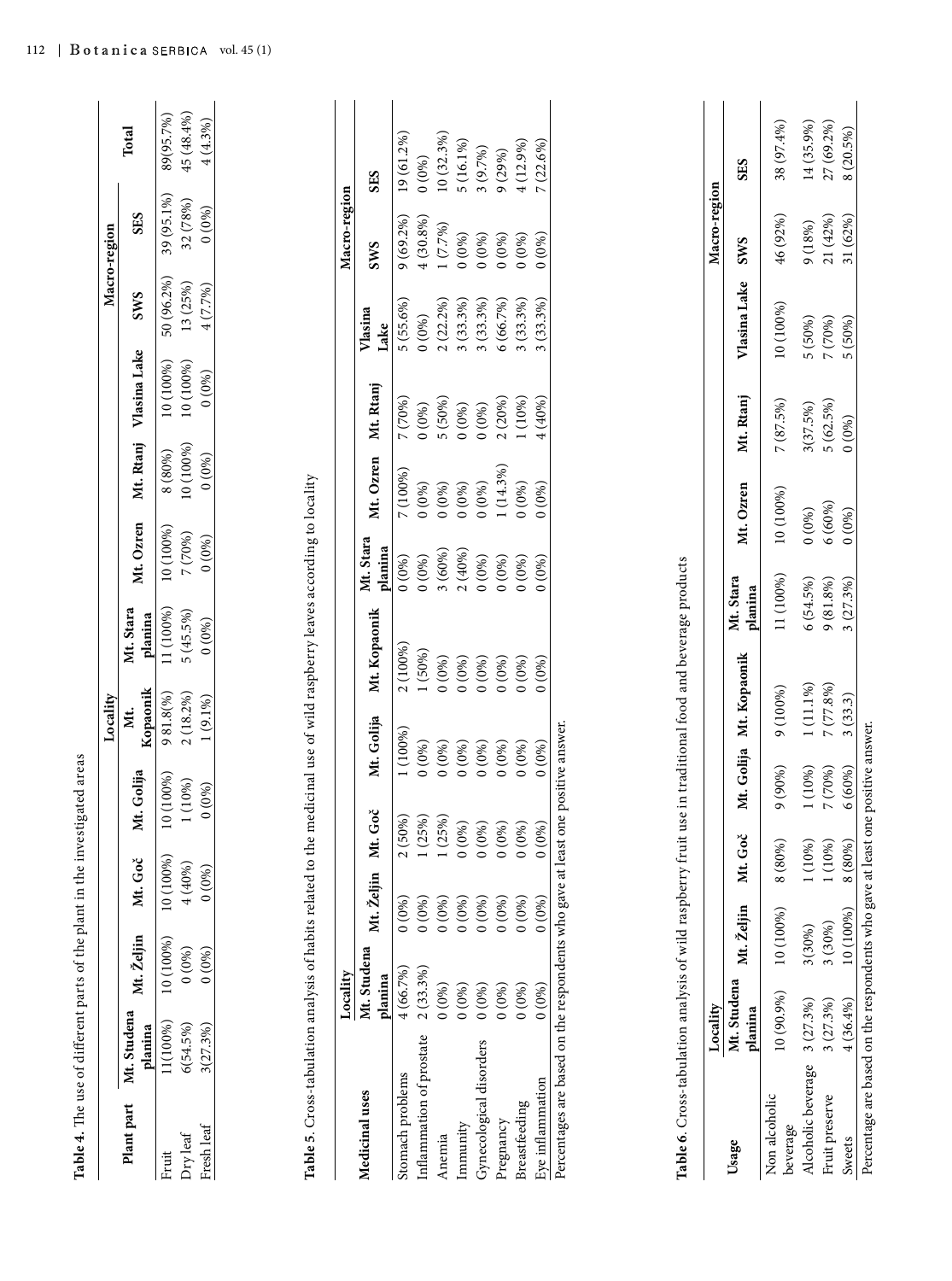

**Fig. 2**. The medicinal use of dry raspberry leaves in the SES and SWS macro-regions.



**Fig. 3**. Differences in the traditional use of the wild raspberry leaf among the studied sites and macro-regions.

abetes, many types of infections, colic and burns (PATEL *et al*. 2004). It was reported that raspberry leaves are used as an antigonadotrophic, astringent, antiviral remedy, and parturition facilitator, as well as for the treatment of tonsillitis, conjunctivitis, diabetes and hypertension (Ritch-Krc *et al*. 1996), but they are used mostly for their health benefits in treating fever, influenza, diabetes, menstrual pain, diarrhoea and colic pain (GUDEJ & Tomczyk 2004). Sõukand & Pieroni (2016) indicated that in areas of Romania and Ukraine a tea from raspberry branches is used to treat fever and colds.

In a review of the ethnobotanical data for the Balkan Peninsula and Serbia, it was noted that raspberry and blackberry leaves are widely used in herbal teas (Jarić *et al*. 2007) as a remedy for boosting immunity, for the treatment of anemia and to soothe a sore throat



**Fig. 4**. The use of the raspberry fruit in food and beverages.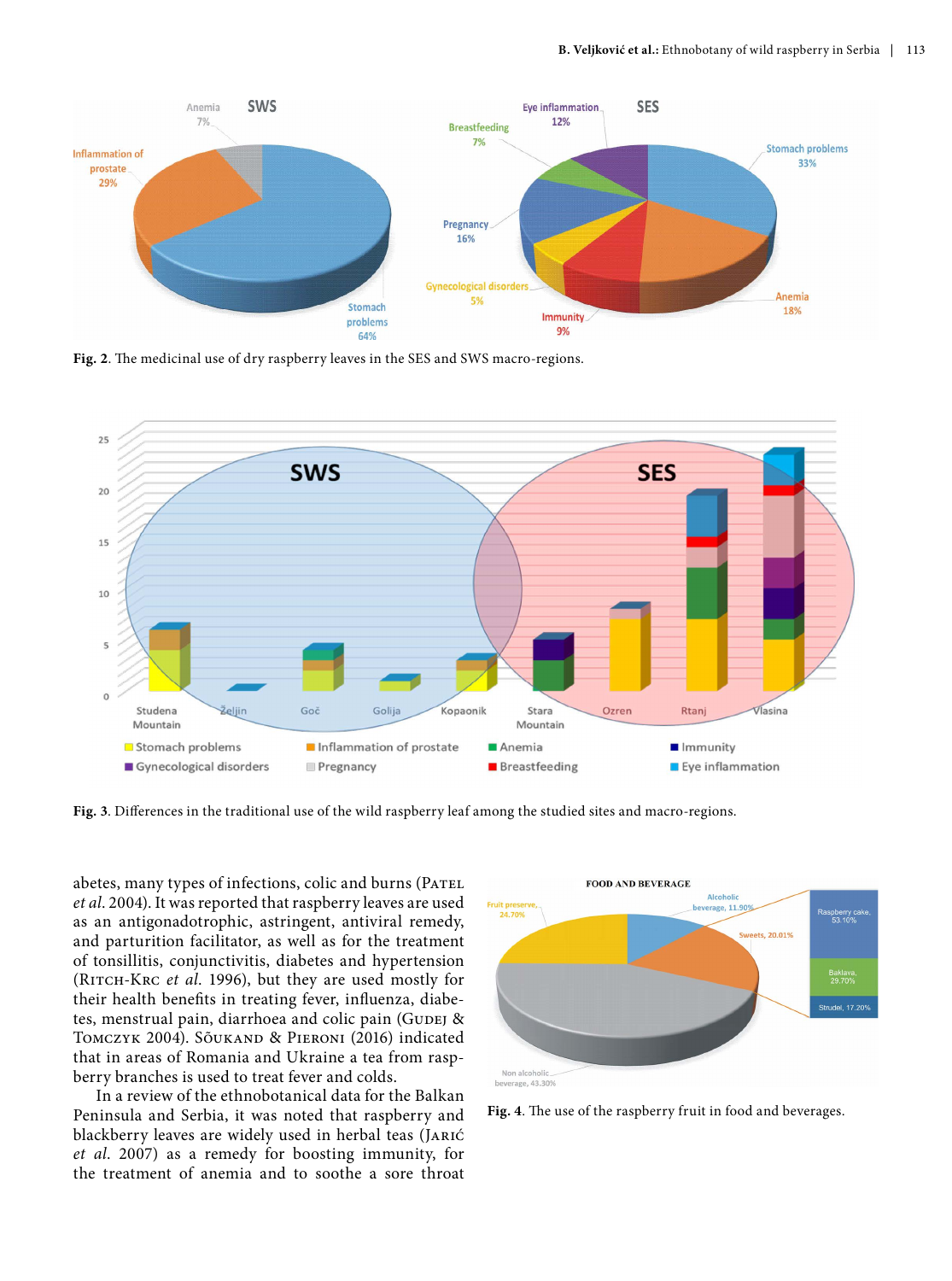

**Fig. 5**. Differences in the use of the wild raspberry fruit in the SWS and SES macro-regions.

(ZLATKOVIĆ et al. 2014), the cessation of bleeding (JARIĆ *et al.* 2015), as well as for diarrhoea and for rinsing the mouth and pharynx (Menković *et al*. 2014). Pieroni *et al.* (2017) reported on the use of raspberry leaves as a "remedy for all diseases" (panacea). Generally, blackberry leaves are more frequently used than raspberry leaves in the treatment of various disorders, such as respiratory problems, stimulating appetite, healing wounds, treating diarrhoea, and externally for inflammation of the mouth and pharynx (REDŽIĆ & FERRIER 2014).

In our study, a difference was observed between the macro-locations in the uses of dry leaves (Fig. 3). In the area of SWS, a significant use of dry leaves was recorded among the respondents of Mt. Studena planina (by about half of the respondents) and Mt. Goč (40%). In the area of Mt. Željin, none of the respondents cited any use of raspberry leaves. Such a result could be explained by the fact that a high number of local inhabitants have migrated to urban areas ([http://www.stat.gov.rs/WebSite/](http://www.stat.gov.rs/WebSite/Public/ReportView.aspx) [Public/ReportView.aspx\)](http://www.stat.gov.rs/WebSite/Public/ReportView.aspx) and consequently, a loss of traditional knowledge is evident.

In SES, more than 78% of the respondents use dry leaves. Only at the Mt. Stara planina site was there a smaller percentage of the local population using dry raspberry leaves (45.5%), which is probably due to the tradition of collecting wild berries, rather than medicinal herbs (Peters & Dajić-Stevanović 2006). It is noticeable that in SES, where the leaves are more frequently used, more medicinal uses of the leaves were recorded (Table 5; Figs. 2, 3). Moreover, this part of Serbia is known as the major centre for the collection and use of wild medicinal and aromatic plants, acknowledged as having a long tradition of using herbs in folk medicine (Dajić-Stevanović & Ilić 2005).

It is interesting that the use of raspberries for stomach disorders was mentioned with similar frequency at both macro-localities, but more specifically in the region of SWS. In contrast to SWS, many respondents in SES mentioned the use of raspberry tea during pregnancy

(miscarriage prevention was specifically mentioned at some sites) and lactation, as well as for some gynecological disorders (mainly referring to ovary inflammation and vaginitis). Therefore, the local name of "ženska biljka" – "the female plant" was recorded only in the SES region, at the locality of Vlasina Lake.

In the SWS region, the use of raspberries in cosmetics was recorded. One respondent mentioned the use of a shoot decoction for a bath promoting skin hydration and skincare in addition to the use of the fruits for massage. A number of respondents from the SWS region mentioned the use of a herbal tea for treating prostate inflammation, which was not recorded by the respondents of the SES region. There were significant differences in the majority of the reported medicinal uses of wild raspberry dry leaves between the sites and macro-regions. Hence, in contrast to previous ethnobotanical studies for the regions of Serbia and the Balkan Peninsula (Jarić *et al.* 2007; Pieroni *et al*. 2017), our study indicates some novel data on the traditional uses of the wild raspberry leaf in terms of both medicinal and cosmetic uses.

There was no mention of the use of wild raspberry fruit in traditional medicine, in contrast to reports of the use of blackberry fruit for treating anemia, for example (Šavikin *et al*. 2013). In SWS, a cosmetic use of wild raspberry fruit was recorded. Several respondents from Mt. Golija (already known for raspberry cultivation, like many sites in SWS) commented on the use of crushed fruits for body massage, which provides new data concerning cosmetic use in the Balkans and Serbia. At both macro-localities, a significant use of wild berries was recorded, including blackberry, strawberry, rosehip, blueberry, wild apple, dogwood, juniper, wild pear, wild cherry, sloe and cranberry. All of these berries and fruits are used in a way similar to that recorded for the wild raspberry, primarily in the preparation of different traditional food products.

In general, the use of raspberries in traditional medicine is widespread in both of the surveyed regions. Knowledge of the use of medicinal herbs was passed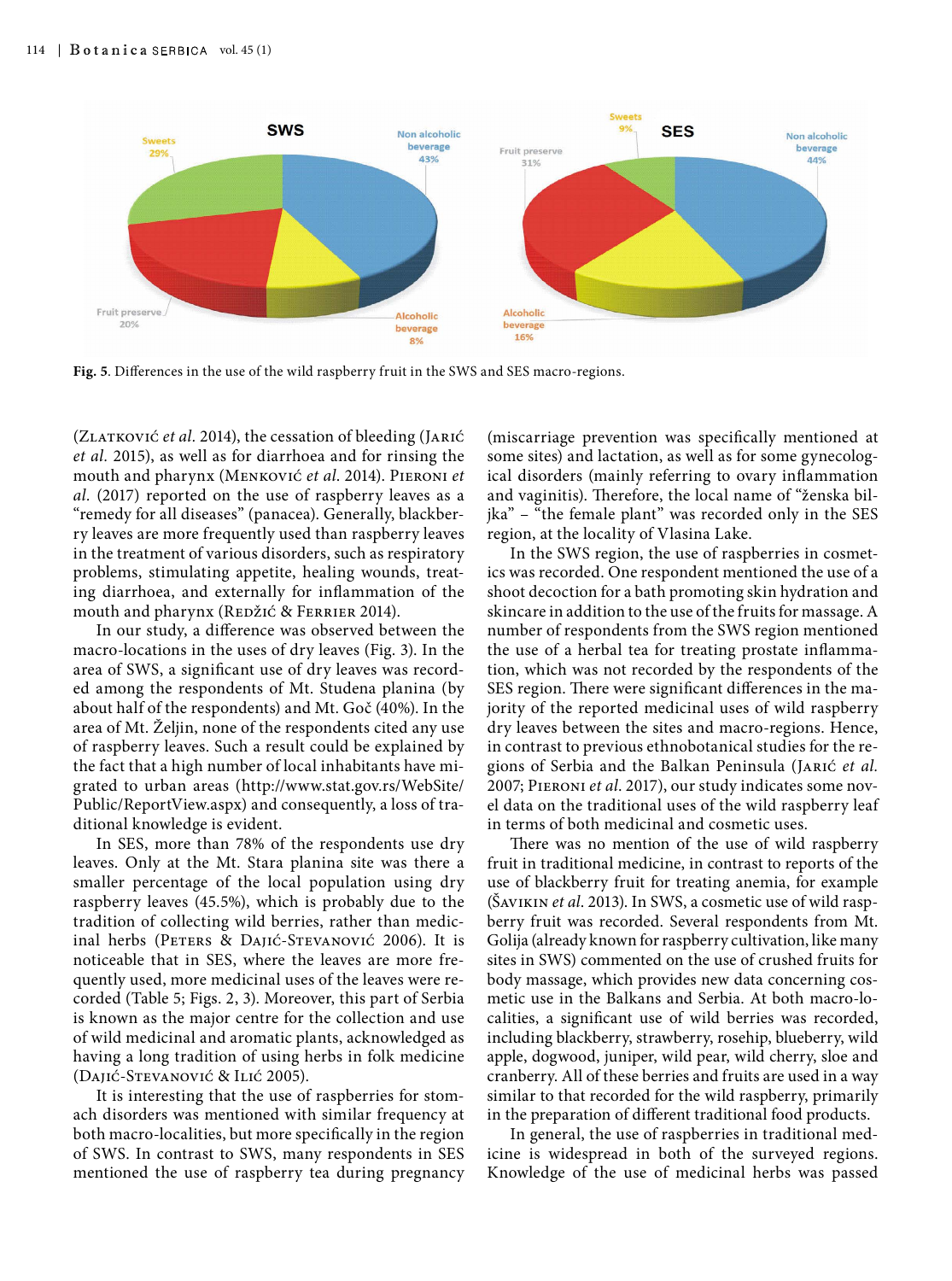down through generations due to the long history of using medicinal plants by the Slavs (Jarić *et al*. 2011).

It is well known that in Serbia, among traditional products (food and beverages) made from fresh or frozen fruits, the following are the most common: juices, syrup juices, liqueurs, spirits ("rakija"), wine, mash, pulp, marmalade, jams, compotes, candied fruit, biscuits, pies, and cakes, as well as the traditional sweet fruit preserve known as "slatko", which literally means the "sweet".

The findings on the traditional uses of wild raspberry fruit in Serbia were expected, as some earlier studies showed the importance of fruit genetic resources in traditional foods (Dajić-Stevanović *et al.* 2014). According to Jarić *et al.* (2015), fresh raspberry fruits are used in the diet, or are cooked and processed into juices, syrups, compotes, jams, and as sweet fruit preserves. PIERONI *et al.* (2017) stated that in the Kosovo region, wild raspberries are used in nutrition either consumed fresh, or processed as juices and wine. Sõukand *et al.* (2015) reported that fermented products from the raspberry leaves and fruits (distillate, pickle, wine) are produced in Eastern Europe (Bulgaria, Estonia, Hungary, and Poland). Dei Cas *et al*. (2015) highlighted the use of raspberries (wild and cultivated) in Italy. The fruits are consumed fresh or processed into jam.

Our results indicate that the widest use of raspberries in Serbia is in nutrition. In addition to fresh consumption, the wild raspberry fruit is also used for preparing a range of traditional products, primarily for non-alcoholic drinks (mainly syrup juice), followed by sweet fruit preserves, sweets and alcoholic drinks (Table 6; Fig. 4).

The use of the wild raspberry fruit (Table 4) is equally represented in our two macro-locations (SWS 96.2%, SES 95.1%). Regarding the purpose for which the fruit is used, apart from the highest and similar popularity of use in juice syrup preparation, it is noticeable that in the SES region the fruits also serve for the production of alcoholic beverages [liqueurs and fruit spirits ("rakija")] and less for making sweet dishes (Fig. 5).

Based on Fisher's exact test, a non alcoholic drink is made frequently in all of the studied sites (no significant difference). The wild raspberry fruits are more commonly used for sweets in the SWS region, while their usage in the preparation of alcoholic beverages and fruit preserves is much more frequent in the SES region.

The use of the fruit in the preparation of various sweets is much more pronounced in the SWS region. In this region, there is also a wider spectrum of desserts made by or with the addition of the wild raspberry, and therefore, many more recipes are recorded for strudel, baklava and raspberry cake in comparison with the SES region. This represents new ethnobotanical data on the use of wild raspberry fruits. Such results can be explained by the intense cultivation and use of raspberries in the SWS region. The occurrence of "baklava", the traditional Turkish sweet dish (BARDENSTEIN 2010) recorded in the SWS region, but not in the SES region, could be explained by the influence and close cultural interaction of the Muslim population (the "Bosniaks") inhabiting the Sandžak area of SWS. Such influences could also be the cause of less frequent records on the preparation of alcoholic drinks from wild raspberry fruit in the SWS region.

#### **CONCLUSION**

Our research, carried out in regions of Serbia where natural populations of the wild raspberry (*Rubus idaeus*) occur, showed that the species is used for various purposes, both in different food products and in folk medicine. Herbal teas made with raspberry leaf are used for different ailments, and of nine mentioned in our study, the most common were stomach disorders and anemia. The use of wild raspberries as a food and in food products is more frequent in the region of SWS, known for the cultivation of commercial raspberry varieties, while uses in folk medicine were reported more frequently for sites in southeast Serbia, a region with a long tradition of collecting wild medicinal and aromatic plants. The finding related to liqueurs and fruit spirits ("rakija"), made exclusively from the wild raspberry fruit, is the first report of such use for Serbia and the Balkans, together with the report on its use in different sweet desserts.

Acknowledgements - We would like to thank our interviewees for their time. The authors also extend their gratitude to Professor Steve Quarrie for checking the text and the correction of English grammar and style.

#### **REFERENCES**

- Aćić S, Petrović M, Dajić-Stevanović Z & Šilc U. 2012. Vegetation database of grassland vegetation in Serbia. In: DENGLER J, CHYTRÝ M, EWALD J, FINCKH M, Jansen F, Lopez-Gonzalez G, Oldeland J, Peet R & Schaminée JHJ (eds.), V*egetation databases for the 21st century - Biodiversity* & *Ecology* **4**: 418.
- Aćić S, Šilc U, Petrović M, Tomović G & Dajić-Stevanović Z. 2015. Classification, ecology and biodiversity of Central Balkan dry grasslands. *Tuexenia* **35**: 329‒353.
- Arı S, Temel M, Kargıoğlu M & Konuk M. 2015. Ethnobotanical survey of plants used in Afyonkarahisar-Turkey. *Journal of Ethnobiology and Ethnomedicine* **11**(1): 84.
- Ashagre M, Asfa Z & Kelbessa E. 2016. Ethnobotanical study of wild edible plants in Burji District, Segan Area Zone of Southern Nations, Nationalities and Peoples Region (SNNPR), Ethiopia. *Journal of Ethnobiology and Ethnomedicine* **12**(1): 32.
- BARDENSTEIN C. 2010. Beyond univocal baklava: deconstructing food-as-ethnicity and the ideology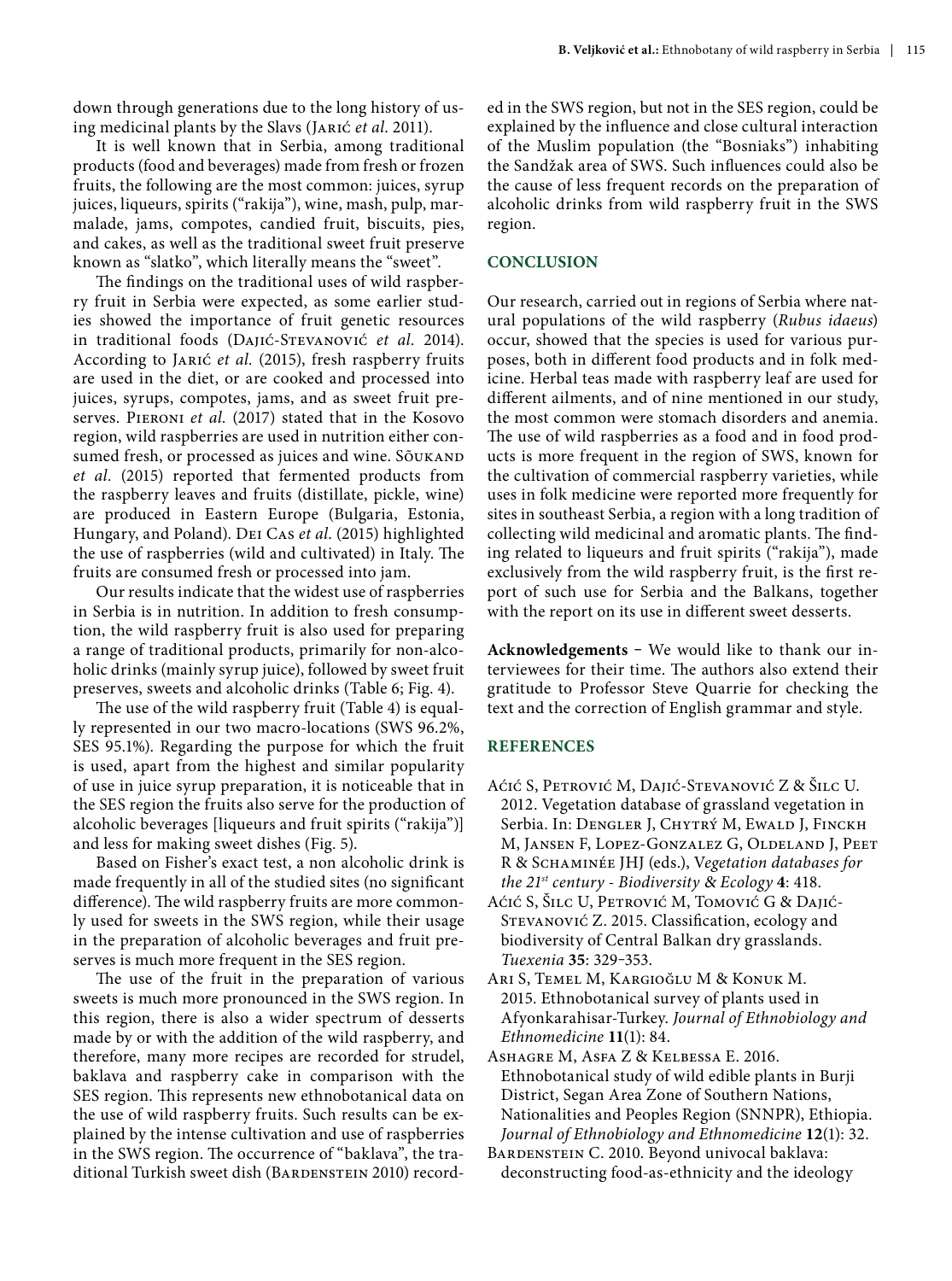of homeland in Diana Abu Jaber's The Language of Baklava. *Journal of Arabian Literature* 41(1): 160-179.

- Benvenuti S, Pellati F, Melegari MA & Bertelli D. 2004. Polyphenols, anthocyanins, ascorbic acid, and radical scavenging activity of *Rubus*, *Ribes*, and *Aronia*. *Journal of Food Science* **69**(3): 164‒169.
- Dajić-Stevanović Z & Ilić B. 2005. *Sustainable development of natural resources of medicinal and aromatic plants in Serbia*. Proceedings of papers of Symposium with international participation "Environment for Europe", Belgrade, June 5‒8, pp. 83-89.
- Dajić-Stevanović Z, Peeters A, Vrbničanin S, Šoštarić I & Aćić S. 2008. Long term grassland vegetation changes: case study Nature Park Stara Planina (Serbia). *Community Ecology* 9: 23-31.
- Dajić-Stevanović Z, Petrović M & Aćić S. 2014. Ethnobotanical knowledge and traditional use of Plants in Serbia in relation to sustainable rural development. In: Pieroni A & Quave CL (eds.), *Ethnobotany and Biocultural Diversities in the Balkans*, pp. 229‒252, Springer, New York.
- Dei Cas L, Pugni F & Fico G. 2015. Tradition of use on medicinal species in Valfurva (Sondrio, Italy). *Journal of Ethnopharmacol*ogy **163**: 113‒134.
- Donnelly DJ, Skelton FE & Daubeny HA. 1986. External leaf features of tissue-cultured Silvan blackberry. *Horticulture Science* **21**: 306‒308.
- Ducić V & Radovanović M. 2005. *Klima Srbije*. Zavod za udžbenike i nastavna sredstva, Srbija.
- Dujmović Purgar D, Duralija B, Voća S, Vokurka A & Ercisli S. 2012. A comparison of fruit chemical characteristics of two wild grown *Rubus* species from different locations of Croatia. *Molecules* **17**(9): 10390‒10398.
- GUDEJ J & TOMCZYK M. 2004. Determination of flavonoids, tannins and ellagic acid in leaves from *Rubus* L. species. *Archives of Pharmaceutical Research* **27**(11): 1114‒1119.
- Jarić S, Mačukanović-Jocić M, Djurdjević L, Mitrović M, Kostić O, Karadžić B & Pavlović P. 2015. An ethnobotanical survey of traditionally used plants on Suva planina mountain (south-eastern Serbia). *Journal of Ethnopharmacology* 175: 93-108.
- Jarić S, Mitrović M, Djurdjević L, Kostić O, Gajić G, Pavlović D & Pavlović P. 2011. Phytotherapy in medieval Serbian medicine according to the pharmacological manuscripts of the Chilandar Medical Codex (15-16<sup>th</sup> centuries). *Journal of Ethnopharmacology* **137**: 601‒619.
- Jarić S, Popović Z, Mačukanović-Jocić M, Djurdjević L, Mijatović M, Karadžić B, Mitrović M & Pavlović P. 2007. An ethnobotanical study on the usage of wild medicinal herbs from Kopaonik Mountain (Central Serbia). *Journal of Ethnopharmacology* **111**: 60‒175.
- Jennings DL. 1988. *Raspberries and blackberries: their breeding, diseases and growth*. Academic Press.
- LICATA M, TUTTOLOMONDO T, LETO C, VIRGA G, Bonsangue G, Cammalleri I, Gennaro MC & LA BELLA S. 2016. A survey of wild plant species for food use in Sicily (Italy)–results of a 3-year study in four Regional Parks. *Journal of Ethnobiology and Ethnomedicine* **12**(1): 12.
- Määttä-Riihinen KR, Kamal-Eldin A & Törrönen AR. 2004. Identification and quantification of phenolic compounds in berries of *Fragaria* and *Rubus* species (family Rosaceae). *Journal of Agriculture and Food Chemistry* **52**(20): 6178‒6187.
- Menković N, Šavikin K, Zdunić G, Milosavljević S & Živković J. 2014. Medicinal plants in northern Montenegro: traditional knowledge, quality, and resources. In: Pieroni A & Quave CL (eds.), *Ethnobotany and Biocultural Diversities in the Balkans,* pp. 197‒228, Springer, New York.
- PATEL AV, ROJAS-VERA J & DACKE V. 2004. Therapeutic constituents and actions of *Rubus* species. *Current Medicinal Chemistry* **11**(11): 1501-1512.
- Peeters A & Dajić-Stevanović Z. 2006. *Grassland management study for the Stara planina, Mt Nature Park: Proposals of biodiversity restoration measures: Project report*. Ministry of Agriculture, Forestry and Water Management of the Republic of Serbia.
- Pieroni A, Soukand R, Quave CL, Hajdari A & Mustafa B. 2017. Traditional food uses of wild plants among the Gorani of South Kosovo. *Appetite* **108**: 83‒92.
- REDŽIĆ S & FERRIER J. 2014. The use of wild plants for human nutrition during a war: eastern Bosnia (Western Balkans). In: Pieroni A & Quave CL (eds.), *Ethnobotany and Biocultural Diversities in the Balkans*, pp. 149‒182, Springer, New York.
- Ritch-Krc EM, Turner NJ & Towers GHN. 1996. Carrier herbal medicine: an evaluation of the antimicrobial and anticancer activity in some frequently used remedies. *Journal of Ethnopharmacology* **52**: 151‒156.
- Romoleroux K. 1992. *Rosaceae* in the páramos of Ecuador. In: Balslev H & Luteyn JL (eds.), *Paramo: an Andean ecosystem under human influence*, pp. 85-94, Academic Press, London.
- Sõukand R & Pieroni A. 2016. The importance of a border: medical, veterinary, and wild food ethnobotany of the Hutsuls living on the Romanian and Ukrainian sides of Bukovina. *Journal of Ethnopharmacology* **185**: 17‒40.
- Sõukand R, Pieroni A, Biró M, Dénes A, Dogan Y, Hajdari A, Kalle R, Reade B, Mustafa B, Nedelcheva A & Quave CL. 2015. An ethnobotanical perspective on traditional fermented plant foods and beverages in Eastern Europe. *Journal of Ethnopharmacology* **170**: 284‒296.